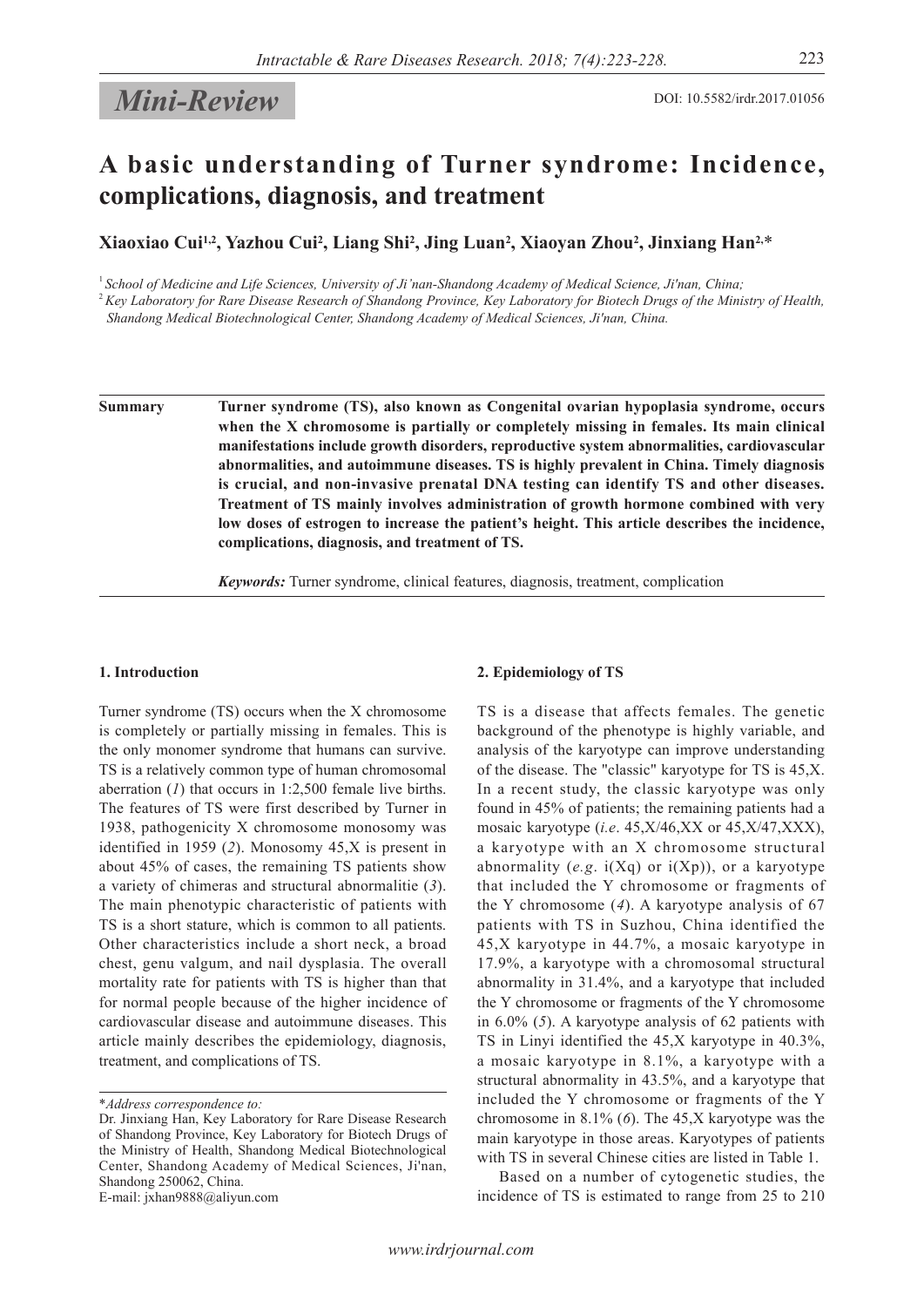| Karyotype | Monosomy<br>(45,X) |               | Mosaic<br>(45, X/46, XX; 45,<br>X/47, XXX |      | X chromosome structural abnormality<br>(isochromosome of the long arm, ring,<br>or translocation) |               | Includes the Y chromosome<br>or fragments the Y<br>chromosome |               | Ref. |
|-----------|--------------------|---------------|-------------------------------------------|------|---------------------------------------------------------------------------------------------------|---------------|---------------------------------------------------------------|---------------|------|
| Area      | total              | $\frac{0}{0}$ | total                                     | $\%$ | total                                                                                             | $\frac{0}{0}$ | total                                                         | $\frac{0}{0}$ |      |
| Suzhou    | 30/67              | 44.7          | 12/67                                     | 17.9 | 21/67                                                                                             | 31.4          | 4/67                                                          | 6             | (5)  |
| Linyi     | 25/62              | 40.3          | 5/62                                      | 8.1  | 27/62                                                                                             | 43.5          | 5/62                                                          | 8.1           | (6)  |
| Zhenghou  | 8/18               | 44.4          | 5/18                                      | 27.8 | 5/18                                                                                              | 27.8          |                                                               |               | (7)  |
| Fuzhou    | 13/58              | 22.4          | 10/58                                     | 17.3 | 30/58                                                                                             | 51.7          | 5/58                                                          | 8.6           | (8)  |
| Ningbo    | 23/44              | 52.0          | 22/44                                     | 48   |                                                                                                   |               |                                                               |               | (9)  |
| Dalian    | 32/78              | 41.0          | 16/78                                     | 20.5 | 30/78                                                                                             | 38.5          |                                                               |               | (10) |
| Beihai    | 20/73              | 27.4          | 22/73                                     | 30.1 | 18/73                                                                                             | 24.7          | 13/73                                                         | 17.8          | (II) |

8/31 25.8

**Table 1. Karyotypes in patients with Turner syndrome in several Chinese cities**

6/31 19.4

per 100,000 women (*13*). According to study from 1999 to 2004, the incidence of TS in 119,158 births was 1/1,180 or 0.85% (*14*). The incidence rate of Chinese  $(0.90\%$  or  $1/1,111)$  is higher than that of Malays (0.72‰ or 1/1,389) and India (0.38‰ or 1/2,632). The incidence of TS has increased according to a study in Denmark (*15*), and the known number of surviving patients with TS steadily increased during that study. Mortality due to TS has also increased. In a UK cohort study, the relative risk of death increased to 4.2 due to an increased risk of diseases of the nervous system, digestive system, cardiovascular system, respiratory system, or genitourinary system (*16*).

16/31 51.6

### **3. Complications of TS**

#### 3.1. *Cardiovascular abnormalities*

An epidemiological study indicated that the overall mortality rate for patients with TS was 3 times that for the normal population (*17*). Cardiovascular events are a major risk factor and occur in 41% of patients. Patients with TS have congenital cardiovascular abnormalities more often than normal people. Heart valve disease is a prevalent abnormality, and patients with TS have a significantly higher incidence of aortic bicuspid deformity. Patients with TS have a risk of dying mainly from an aortic dissection aneurysm, young people with TS have a significantly smaller aortic diameter than the general population, and aortic surgery is indicated for patients with TS over the age of 18 with an ascending aortic size index  $> 2.5$  cm/m<sup>2</sup> to prevent aortic dissection (*18*). Due to the limited number of patients and ethnic differences, the exact incidence of cardiovascular disease in patients with TS is unclear and needs to be studied further.

# 3.2. *Autoimmune diseasess*

Secondary autoimmune disease is one of the most prominent features of TS due to aneuploidy of the X chromosome (*19*). TS causes a variety of autoimmune diseases such as thyroiditis, colitis, celiac disease, type

1 diabetes, and psoriasis, though the most common is autoimmune thyroiditis (*20*). Follow-up studies have indicated that the incidence of autoimmune thyroiditis in patients with TS is 3.2% (*21*). Chinese (Han) patients with TS are prone to Hashimoto's thyroiditis (*22*); the prevalence of Hashimoto's thyroiditis in the general population in China is about 0.4-1.5%. The incidence of Hashimoto's thyroiditis in children with TS is significantly higher than that in other regions (*23*). Compared to the general population, patients with TS have an increased incidence of celiac disease; depending on the number of patients studied, its prevalence varies from 2.2 to 8.1%. Celiac disease may aggravate the manifestation of short stature, hypogonadism, and osteoporosis (*24,25*). The incidence of other autoimmune disease impacts the lives of patients with TS to an extent.

1/31 3.2

(*12*)

#### 3.3. *Skeletal abnormalities*

Fractures are considered to be one of the major complications of TS. However, there is currently no evidence of an increased risk of fracture in children and adolescents with TS, but there is evidence that women with TS have about a 25% increased risk of fracture, mainly in the form of forearm fractures (*26*). However, tomographic data from patients with TS are disputed, and especially those from studies of elderly patients who have never received estrogen or who have received delayed and suboptimal therapy, and the prevalence of fractures may be overestimated (*15*). Landin-Wilhelmsen *et al*. found that osteoporosis and fractures are related to age in patients with TS; of 70 patients with TS, 16% had suffered a fracture and 50% were over the age of 45 (*27*). Timely diagnosis and treatment can help to keep bone healthy in patients.

#### **4. Diagnosis of TS**

Prenatal counseling is important, and in some countries a fetus diagnosed with TS is electively aborted. An increasing number of patients are diagnosed with TS during a prenatal examination. Some babies are

Liuzhou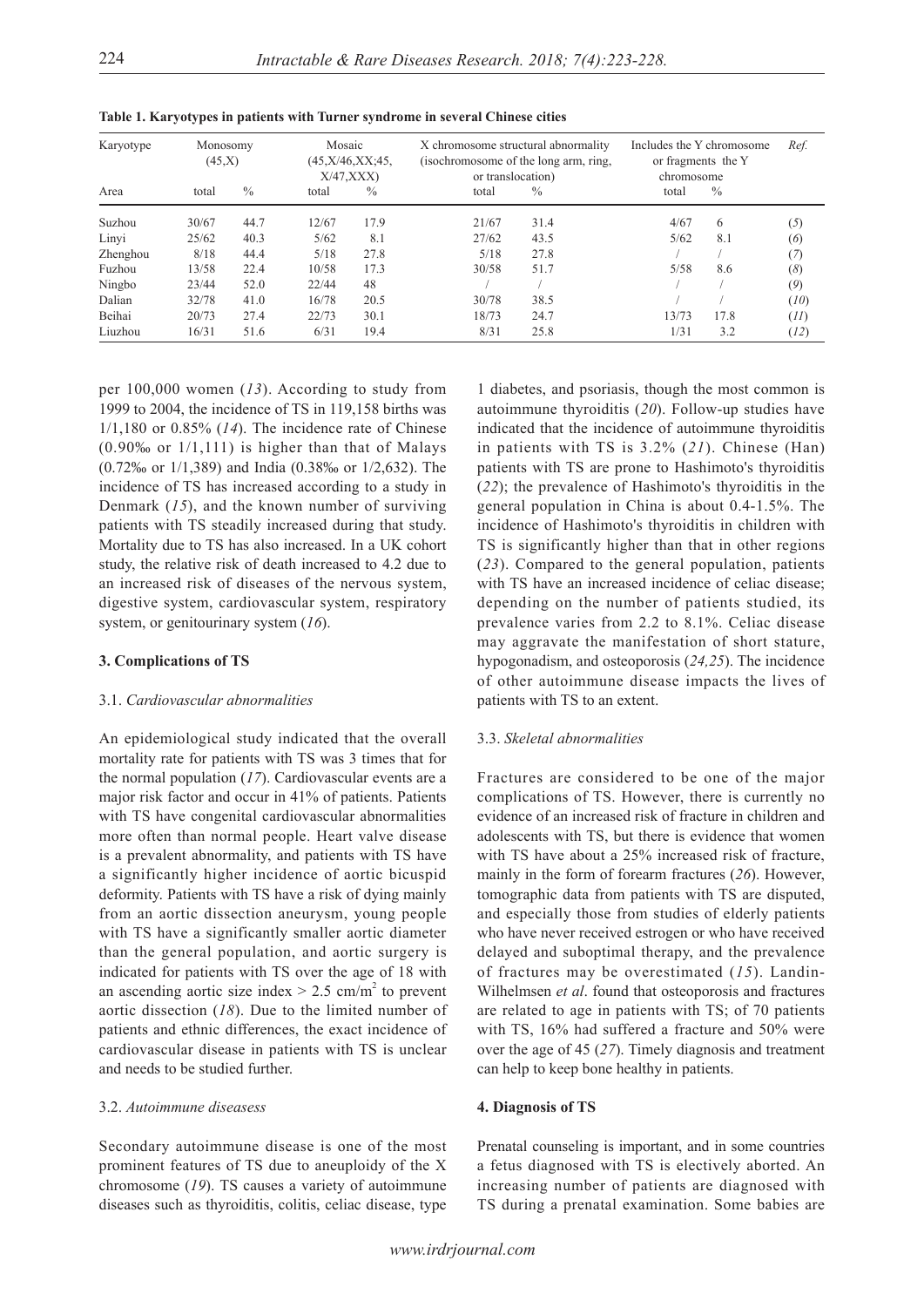diagnosed with TS in the womb or at birth based on the results of an ultrasound examination or signs of lymphedema or congenital heart disease (such as aortic coarctation) (*28,29*). Next-generation sequencing technologies (such as genomes, whole exomes, and gene panel sequencing) are likely to identify more diseases during newborn screening than other methods (*30,31*). However, errors do occur during prenatal examinations, so a complete karyotype analysis needs to be performed to verify those results. The gold standard for diagnosis is karyotype analysis (*32*). Real-time polymerase chain reaction (PCR) gene quantification can be used to diagnose TS. CpG methylation sites specific to X-chromosome inactivation that are widely distributed on the X chromosome may be a marker of TS (*33*).

Attention should also be paid to other signs of TS: *i*) conductive and sensorineural deafness; regular hearing tests should be conducted every 1-3 years; *ii*) hyperopia; a regular eye examination should be performed at age 1.0-1.5; *iii*) strabismus, a normal eye examination should be performed at 4 months to 5 years of age; *iv*) abnormal kidney or liver function; a renal ultrasound should be performed, and at the age of 10 or so urea and creatinine levels, liver function, and the total blood cell count should be measured; *v*) hip dislocation and feeding difficulties; these manifestations should be monitored until infancy; *vi*) otitis media and delayed adolescence; these manifestations should be monitored throughout childhood; *vii*) scoliosis/kyphosis; these manifestations should be monitored during adolescence; and *viii*) dysplasia; this manifestation should be monitored during the entire growth process (*34*). Methods of diagnosing TS are listed in Table 2.

In short, timely diagnosis is very important. In addition to genetic testing, manifestations of TS should be monitored during the entire developmental process so that TS can be treated in a timely manner.

#### **5. Treatment of TS**

#### 5.1. *Growth hormone therapy*

A study has indicated that growth hormone therapy

can increase the adult height of patients with TS (*35*). A study administered growth hormone to 16 girls with TS in India over a prolonged period; the patients' height SD score and body mass index indicated that patients with TS did benefit from growth hormone (*36*). A large number of studies have indicated that administration of high doses of biosynthetic human growth hormone can significantly increase the lifelong height of children with TS, so growth hormone therapy is currently the treatment of choice. The sensitivity of an individual to recombinant human growth hormone (r-hGH) is known to vary (*37*); it causes significantly accelerated growth in the first year, but the response gradually diminishes over time (*38,39*). The patient's lifelong height is related to the age at treatment, time, and dose (*1*) and the administration of growth hormone (*40*). Various combination therapies are better than therapy with growth hormone alone. Long-term growth hormone therapy has a positive effect on craniofacial development in girls with TS, and its greatest impact is on posterior facial height and the height of the mandibular ramus (*41*).

#### 5.2. *Estrogen therapy*

Retarded adolescent growth is related to a deficiency of estrogen in patients with TS, so estrogen is administered (*42*). In the past, estrogen replacement therapy started when the patient was 15 years old to avoid premature closure of the epiphysis, thus affecting the patient's lifelong height. The general recommendation is that patients be started on small doses of estrogen at age 12, enabling the patient to begin developing secondary sexual characteristics and the uterus and to improve liver function, cognitive function, and quality of life (*43*). A recent trial administered r-hGH and low-dose estrogen to patients with TS for 20 years (*44*). Results clearly indicated that administering very low doses of estradiol and r-hGH in adolescence produced estrogen levels close to those of healthy girls in puberty; as adolescent girls with TS mature, increasing the dose of estradiol greatly increases their final adult height. Many forms of estrogen can be used to treat patients,

| Table 2. Several methods for diagnosing Turner syndrome |  |  |  |  |  |  |  |
|---------------------------------------------------------|--|--|--|--|--|--|--|
|---------------------------------------------------------|--|--|--|--|--|--|--|

| Method of diagnosis                                                                                                                                                                                     | Characteristics                                                                         | Ref.    |
|---------------------------------------------------------------------------------------------------------------------------------------------------------------------------------------------------------|-----------------------------------------------------------------------------------------|---------|
| Next-generation sequencing technologies (such as genomes, whole exomes, and gene<br>panel sequencing)                                                                                                   | Noninvasive prenatal test; allows the<br>identification of more diseases.               | (30,31) |
| Karyotype (gold standard)                                                                                                                                                                               | Labor intensive, unrealistic for large-scale<br>population or high-throughput testing.  | (32)    |
| Molecular methods (Southern blotting, polymerase chain reaction (PCR), restriction<br>fragment length polymorphism (RFLP), fluorescent PCR genotyping, GeneScan-based<br>genotyping, and real-time PCR) | Cannot effectively detect individuals with<br>mosaic or partial X chromosome deletions. | (33)    |
| Developmental process (hearing, vision, liver function, kidney function, and spine)                                                                                                                     | Can help with diagnosis.                                                                | (34)    |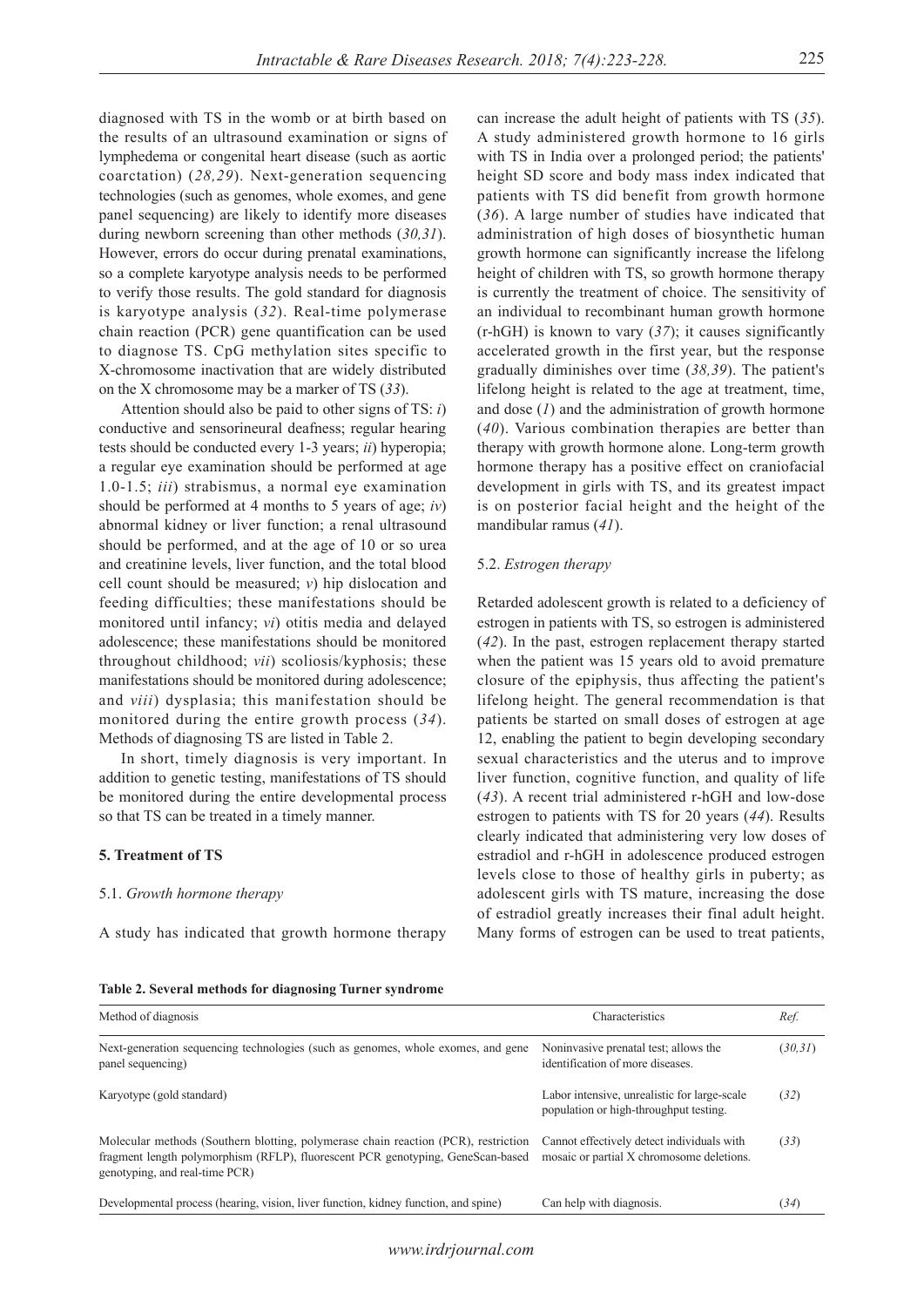| Treatment of Turner syndrome | Characteristics                                                                                                                                                                                         | Ref.            |
|------------------------------|---------------------------------------------------------------------------------------------------------------------------------------------------------------------------------------------------------|-----------------|
| Growth hormone therapy       | Individual sensitivity is variable. Lifelong height is related to age, time, and dose of treatment.                                                                                                     | (1,37)          |
| Estrogen therapy             | The general recommendation is to start a low dose of estrogen replacement therapy at the age of<br>12. Increasing the dose of estradiol given to girls with TS will greatly promote final adult height. | (43, 44)        |
| Oxymetholone treatment       | Marked effect when used in combination with growth hormone. Adverse reactions may occur, so<br>this treatment should be used with caution.                                                              | (45, 46)        |
| Other methods                | Traditional Chinese medicine treatment; vitamin D supplementation; active lifestyle.                                                                                                                    | $(27, 48 - 50)$ |

**Table 3. Treatment of Turner syndrome**

the most common of which is oral estrogen followed by transdermal patches. However, whether young patients with TS should take oral estrogen or use estradiol transdermal patches needs to be verified further (*43*).

# 5.3. *Oxandrolone therapy*

In 1986, a trial administered r-hGH alone or in combination with androgen for the first time; once the trial was complete and patients with TS reached their final height, this combination therapy significantly increased growth and final adult height (*45*). However, the possibility of adverse reactions (such as masculinization (*e.g*. an enlarged clitoris, deeper voice, hirsutism, and acne), a delay in breast development, and lower HDL cholesterol levels) has prompted caution in the clinical use of androgens (*46*). Currently, oxytocin is seldom used because hormone replacement has proven to be a more effective treatment when using estradiol in combination with r-hGH (*47*).

#### 5.4. *Other treatments*

Liao *et al*. administered nandrolone phenylpropionate in the early stages of TS to promote the synthesis of protein, and they also administered a traditional Chinese medicine – Liuwei Dihuang pills – to aid the kidneys (*48*). This alleviated the lack of estrogen and it also prompted the patient's genital organs and secondary sexual characteristics to develop to an extent, resulting in limited menstruation. Fractures are one of the major complications of TS. The mechanism of bone injury in patients is not clear, but an estrogen deficiency and X chromosome abnormalities are key factors. Several studies have noted a low level of vitamin D in the serum of patients with TS, and this may lead to lower bone mineral density (*27,49*). Therefore, vitamin D supplementation and an active lifestyle including weight-bearing activities and regular sports are of great benefit to the health of bone in patients with TS (*50*). Forms of treatment are listed in Table 3.

# **6. Prospects for diagnosis and treatment of TS**

TS is a rare disease in which all or part of the X

chromosome is missing, and patients' growth and lives are heavily affected. Timely diagnosis and treatment is crucial. The incidence of cardiovascular diseases and bone abnormalities in TS is currently being studied. In addition to unusual physical phenotypes, patients with TS exhibit characteristic neurocognitive features that involve deficits in visual spatial processing. Cognitive deficits that have been found in TS seem to persist into adulthood. Whether this is caused by genetic mechanisms or only by hormones and other biological factors is unclear. Genetic and hormonal effects may need to be studied in the same patient. Further research is needed in this area to determine how genes, karyotypes, and the brain are linked to cognition (*51*). The latest structural and molecular biology techniques need to be used in post-mortem studies, modern genomic strategies need to be adopted, and medical histories need to be routinely reported (*52*).

Given trends in biomedical development, the next generation of treatment will be based on stem cells and regenerative medicine. Stem cell research has become an area of interest. Stem cells are cells that have the potential to proliferate, differentiate, and self-renew. Somatic cells are dedifferentiated into pluripotent stem cells by introducing foreign genes, and those stem cells are known as induced pluripotent stem (iPS) cells. The major advantage of iPS cells over embryonic stem (ES) cells is that iPS cells can be derived from a patient's own somatic cells, thus avoiding immunological rejection and ethical issues (*53*). For rare diseases such as TS, the somatic cells of patients can be extracted and their dedifferentiation into stem cells can be induced to create a model of the disease in order to study its pathogenesis and to develop new methods of studying and treating that disease.

### **References**

- Zhang F, Zhang Z. Advances in the study of the diagnosis and treatment of Turner syndrome. Journal of China-Japan Friendship Hospital. 2015; 29:192-194. (in Chinese)
- 2. Ford CE, Jones KW, Polani PE, De Almeida JC, Briggs JH. A sex-chromosome anomaly in a case of gonadal dysgenesis (Turner's syndrome). Lancet. 1959; 1:711- 713.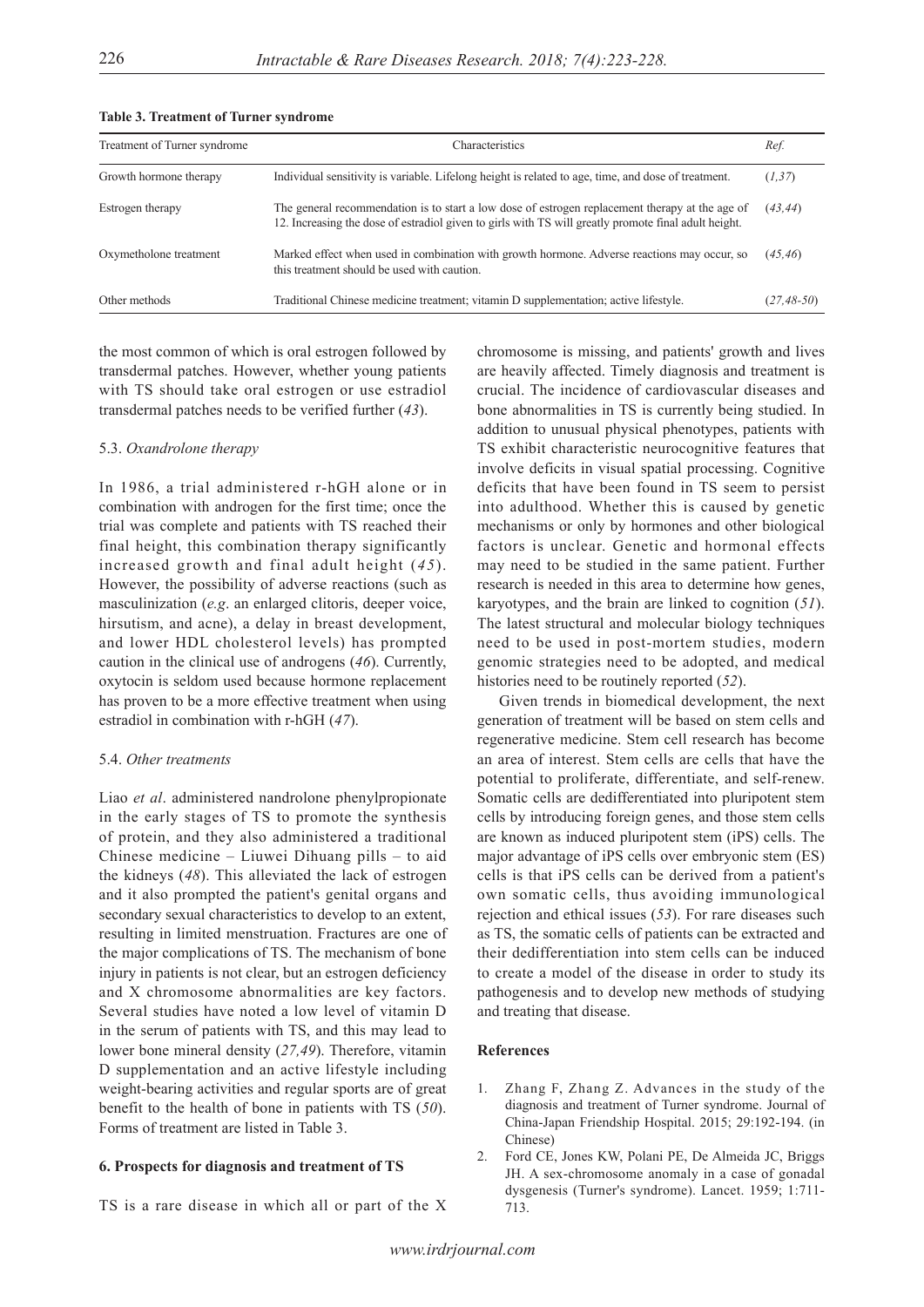- 3. WWolff DJ, Van Dyke DL, Powell CM, Working Group of the ACMG Laboratory Quality Assurance Committee. Laboratory guideline for Turner syndrome. Genet Med. 2010; 12:52-55.
- 4. Baena N, De Vigan C, Cariati E, Clementi M, Stoll C, Caballín MR, Guitart M. Turner syndrome: Evaluation of prenatal diagnosis in 19 European registries. Am J Med Genet A. 2004; 15:16-20.
- 5. Wang H, He Y, Shao X, Ding Y. Clinical characteristics and chromosome analysis of 67 children with Turner syndrome in Suzhou. Chinese Journal of Birth Health & Heredity. 2009; 17:52-53. (in Chinese)
- 6. Yu Y, Lin L. Cytogenetics analysis of 62 patients with Turner syndrome in Linyi. Chinese Journal of Birth Health & Heredity. 2009; 17:39-40. (in Chinese)
- 7. Li J, Zi G, Mei X, Li J. Cytogenetic analysis of 18 cases of Turner syndrome in Zhengzhou. Chinese Journal of Birth Health & Heredity. 2011; 19:44-44. (in Chinese)
- 8. Xue H, He D, Wu X, An G, Xu L, Wang L, Lin Y, Liu H. Clinical manifestations and karyotype analysis of 58 cases with Turner syndrome in Fuzhou. Maternal and Child Health Care of China. 2010; 25:5266-5268. (in Chinese)
- 9. Wang Z, Zou P, Lu L, Mao Q, Chen T. Cytogenetic analysis of 44 patients with Turner syndrome in Ningbo. Chinese Journal of Birth Health & Heredity. 2011; 19:49-49. (in Chinese)
- 10. Qiu J, Liu Q, Feng L, Yang J, Wu L, Shao X. Clinical characteristics and chromosomal karyotype analysis of 78 cases of Turner syndrome in Dalian. Chinese Journal of Birth Health & Heredity. 2012; 20:36-38. (in Chinese)
- 11. Su Q. Cytogenetic analysis of 73 patients with Turner syndrome in Beihai. Chinese Journal of Birth Health & Heredity. 2014; 22:59-60. (in Chinese)
- 12. Zeng T, Li H, Deng L. Clinical analysis of 31 children with Turner syndrome in Liuzhou. Chinese Journal of Child Health Care. 2012; 20:542-544. (in Chinese)
- 13. Nielsen J, Wohlert M. Chromosome abnormalities found among 34,910 newborn children: Results from a 13-year incidence study in Arhus, Denmark. Hum Genet. 1991; 87:81-83.
- 14. Tan KB, Yeo GS. Pattern of Turner syndrome in Singapore (1999-2004). Singapore Med J. 2009; 50:587- 590.
- 15. Gravholt CH, Juul S, Naeraa RW, Hansen J. Morbidity in Turner syndrome. J Clin Epidemiol. 1998; 51:147-158.
- 16. Swerdlow AJ, Hermon C, Jacobs PA, Alberman E, Beral V, Daker M, Fordyce A, Youings S. Mortality and cancer incidence in persons with numerical sex chromosome abnormalities: A cohort study. Ann Hum Genet. 2001; 65:177-188.
- 17. Sun W, Li T. Analysis of cardiovascular diseases in Turner syndrome. J Clin Pediatr. 2014; 32:195-198. (in Chinese)
- 18. Carlson M, Airhart N, Lopez L, Silberbach M. Moderate aortic enlargement and bicuspid aortic valve are associated with aortic dissection in Turner Syndrome: Report of the International Turner Syndrome Aortic Dissection Registry. Circulation. 2012; 2220-2226.
- 19. Invernizzi P, Miozzo M, Selmi C, Persani L, Battezzati PM, Zuin M, Lucchi S, Meroni PL, Marasini B, Zeni S, Watnik M, Grati FR, Simoni G, Gershwin ME, Podda M. X chromosome monosomy: A common mechanism for autoimmune diseases. J Immunol. 2005; 175:575-578.
- 20. Collett-Solberg PF, Gallicchio CT, Coelho SC, Siqueira

RA, Alves ST, Guimarães MM. Endocrine diseases, perspectives and care in Turner syndrome. Arq Bras Endocrinol Metabol. 2011; 55:550-558.

- 21. El-Mansoury M, Bryman I, Berntorp K, Hanson C, Wilhelmsen L, Landin-Wilhelmsen K. Hypothyroidism is common in Turner Syndrome: Results of a five-year follow-up. J Clin Endocrinol Metab. 2005; 90:2131- 2135.
- 22. Chen RM, Zhang Y, Yang XH, Lin XQ, Yuan X. Thyroid disease in Chinese girls with Turner syndrome. J Pediatr Endocrinol Metab. 2015; 28:201-205.
- 23. Teng W, Shan Z, Teng X, *et al*. Effect of iodine intake on thyroid diseases in China. N Engl J Med. 2006; 354:2783-2793.
- 24. Bonamico M, Pasquino AM, Mariani P, Danesi HM, Culasso F, Mazzanti L, Petri A, Bona G, Italian Society of Pediatric Gastroenterology Hepatology (SIGEP), Italian Study Group for Turner Syndrome (ISGTS). Prevalence and clinical picture of celiac disease in Turner syndrome. J Clin Endocrinol Metab. 2002; 87:5495- 5498.
- 25. Larizza D, Calcaterra V, Martinetti M. Autoimmune stigmata in Turner Syndrome: When lacks an X chromosome. J Autoimmun. 2009; 33:25-30.
- 26. Gravholt CH, Vestergaard P, Hermann AP, Mosekilde L, Brixen K, Christiansen JS. Increased fracture rates in Turner's syndrome: A nationwide questionnaire survey. Clin Endocrinol (Oxf). 2003; 59:89-96.
- 27. Landin-Wilhelmsen K, Bryman I, Windh M, Wilhelmsen L. Osteoporosis and fractures in Turner syndrome - Importance of growth promoting and oestrogen therapy. Clin Endocrinol (Oxf). 1999; 51:497-502.
- 28. Davenport ML, Crowe BJ, Travers SH, Rubin K, Ross JL, Fechner PY, Gunther DF, Liu C, Geffner ME, Thrailkill K, Huseman C, Zagar AJ, Quigley CA. Growth hormone treatment of early growth failure in toddlers with Turner syndrome: A randomized, controlled, multicenter trial. J Clin Endocrinol Metab. 2007; 92:3406-3416.
- 29. Linglart A, Cabrol S, Berlier P, Stuckens C, Wagner K, de Kerdanet M, Limoni C, Carel JC, Chaussain JL, French Collaborative Young Turner Study Group. Growth hormone treatment before the age of 4 years prevents short stature in young girls with Turner syndrome. Eur J Endocrinol. 2011; 164:891-897.
- 30. Bodian DL, Klein E, Iyer RK, Wong WS, Kothiyal P, Stauffer D, Huddleston KC, Gaither AD, Remsburg I, Khromykh A, Baker RL, Maxwell GL, Vockley JG, Niederhuber JE, Solomon BD. Utility of whole-genome sequencing for detection of newborn screening disorders in a population cohort of 1,696 neonates. Genet Med. 2016; 18:221-230.
- 31. Berg JS, Powell CM. Potential uses and inherent challenges of using genome-scale sequencing to augment current newborn screening. Cold Spring Harb Perspect Med. 2015; 5:a023150.
- 32. Bondy CA. Turner Syndrome Study Group. Care of girls and women with Turner syndrome: A guideline of the Turner Syndrome Study Group. J Clin Endocrinol Metab. 2007; 92:10-25.
- 33. Zhang Q, Guo X, Tian T, Wang T, Li Q, Wang L, Liu Y, Xing Q, He L, Zhao X. Detection of Turner syndrome using X-chromosome inactivation specific differentially methylated CpG sites: A pilot study. Clinica Chimica Acta. 2017; 468:174-179.